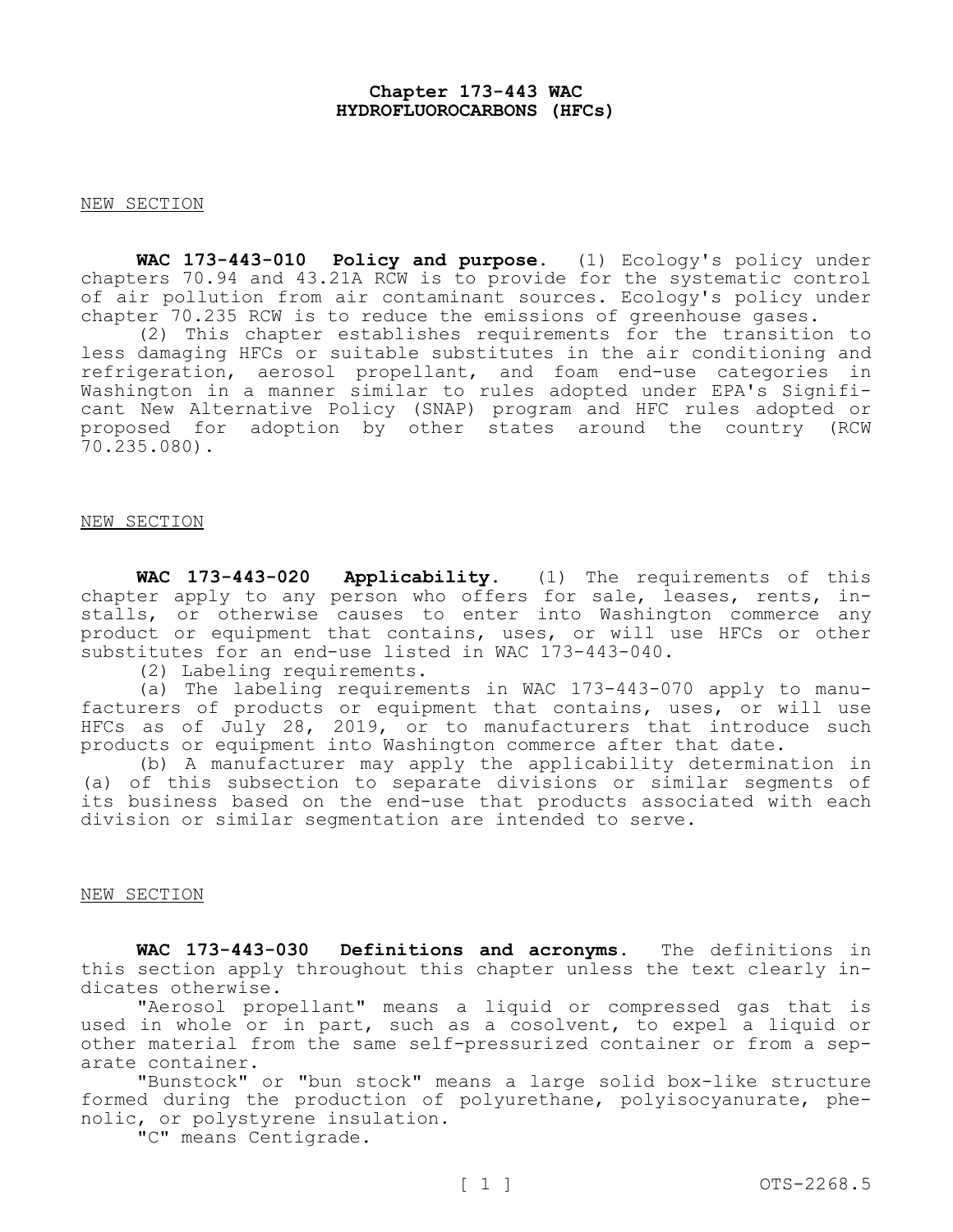"Centrifugal chiller" means air conditioning equipment that utilizes a centrifugal compressor in a vapor-compression refrigeration cycle typically used for commercial comfort air conditioning. Under this definition, a centrifugal chiller is a chiller intended for comfort cooling and does not include chillers for industrial process cooling and refrigeration.

"Code" means a collection of letters, numbers, graphics, or symbols that translates into a form that conveys the information provided by a dedicated or existing product label, or that can convey a user or reader to that information through electronic means (such as a QR code).

"Cold storage warehouse" means a cooled facility designed to store meat, produce, dairy products, and other products that are delivered to other locations for sale to the ultimate consumer.

"Commercial refrigeration equipment" means equipment designed to store and display chilled or frozen goods for commercial sale including, but not limited to, stand-alone units, refrigerated food processing and dispensing equipment, remote condensing units, supermarket systems, and vending machines.

"Component" means a part of a refrigeration system including, but not limited to, condensing units, compressors, evaporators, and receivers; and all of its connections and subassemblies, without which the refrigeration system will not properly function or will be subject to failures.

"Dedicated label" means a label adhered or attached to a product, or otherwise included with the product, that is designed to convey required information to the end-user of that product on the inclusion or use of substitutes associated with that product.

"EPA" means the U.S. Environmental Protection Agency.

"Ecology" means the department of ecology.

"End-use" means processes or classes of specific applications within industry sectors including, but not limited to, those listed in WAC 173-443-040.

"Equipment" means a collection of components assembled or manufactured to function together that contains at least one product, or that is in and of itself a product.

"Existing product label" means a label adhered or attached to a product, such as a nameplate or sticker, or to the box or packaging enclosing the product that discloses the substitute contained, used, or to be used in the product.

"F" means Fahrenheit.

"Flexible polyurethane" means a nonrigid synthetic foam containing polymers of urethane radicals including, but not limited to, that used in furniture, bedding, chair cushions, and shoe soles.

"Foam" means a product with a cellular structure formed via a foaming process in a variety of materials that undergo hardening via a chemical reaction or phase transition.

"Foam blowing agent" means a product or substance used to produce the product with a cellular structure formed via a foaming process in a variety of materials that undergo hardening or phase transition.

"Foam system" means a multipart liquid material that expands when mixed to form a solid or flexible substance in which thin films of material separate pockets of gas.

"HFC" means hydrofluorocarbon as the term is defined in RCW 70.235.010.

"Household refrigerators and freezers" means refrigerators, refrigerator-freezers, freezers, and miscellaneous household refrigera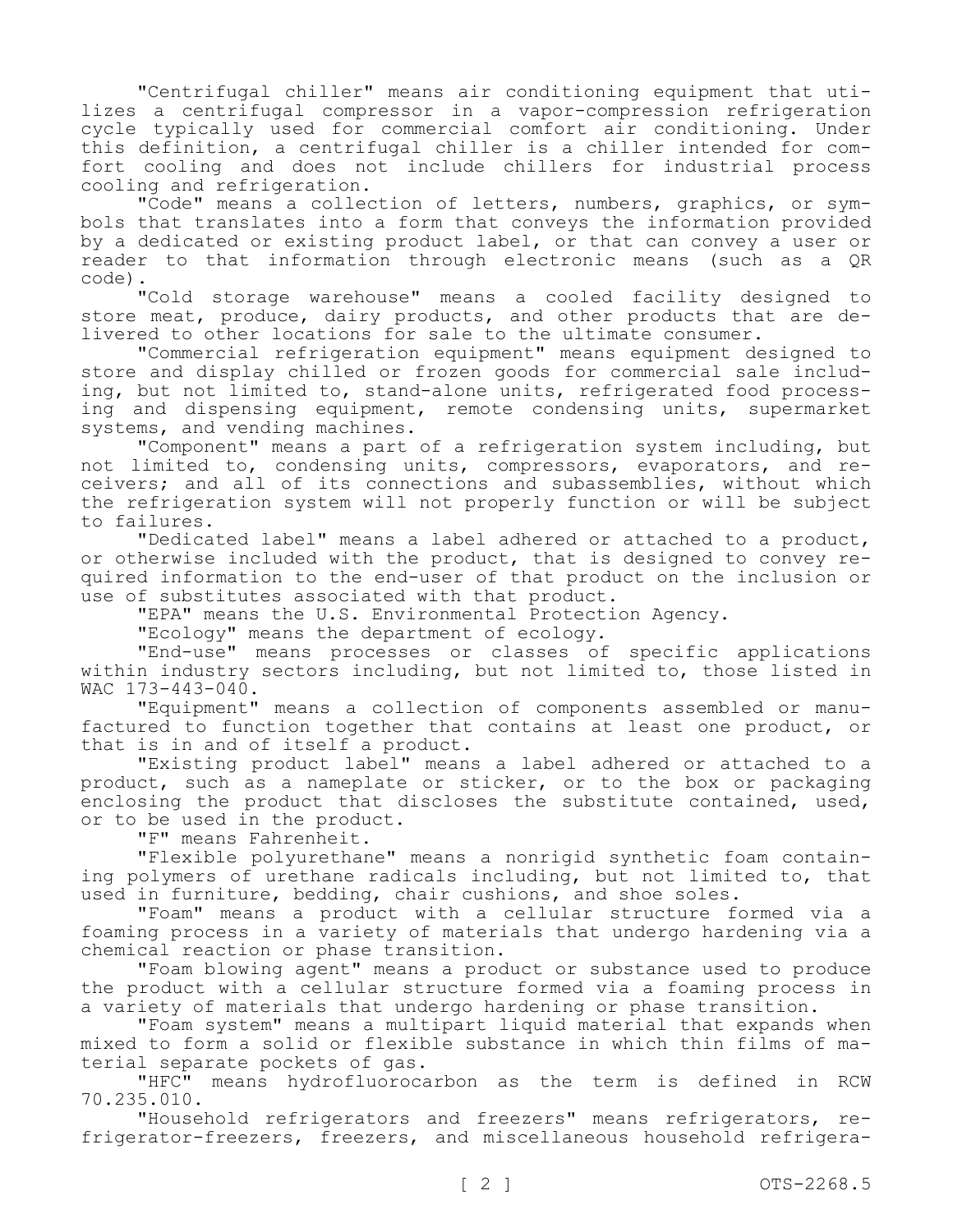tion appliances intended for residential use. "Household refrigerators and freezers" does not include "household refrigerators and freezers – Compact," or "household refrigerators and freezers – Built-in."

"Household refrigerators and freezers – Built-in" means any refrigerator, refrigerator-freezer or freezer intended for residential use with 7.75 cubic feet or greater total volume and twenty-four inches or less depth not including doors, handles, and custom front panels; with sides which are not finished and not designed to be visible after installation; and that is designed, intended, and marketed exclusively to be: Installed totally encased by cabinetry or panels that are attached during installation; securely fastened to adjacent cabinetry, walls or floor; and equipped with an integral factory-finished face or accept a custom front panel.

"Household refrigerators and freezers – Compact" means any refrigerator, refrigerator-freezer or freezer intended for residential use with a total refrigerated volume of less than 7.75 cubic feet (220 liters).

"Integral skin polyurethane" means a synthetic self-skinning foam containing polymers of urethane radicals including, but not limited to, that used in shoe soles and car steering wheels.

"MDI" means metered dose inhaler or medical dose inhaler.

"Manufacturer" means any person, firm, association, partnership, corporation, governmental entity, organization, or joint venture that produces any product that contains or uses HFCs or is an importer or domestic distributor of such a product (RCW 70.235.010).

"New" means:

(a) Products or equipment that are manufactured after the effective date of this chapter;

(b) Products or equipment first installed for an intended purpose with new or used components;

(c) Products or equipment expanded by the addition of components to increase system capacity after the effective date of this chapter; or

(d) Products or equipment replaced or cumulatively replaced such that the cumulative capital cost after the effective date of this chapter of replacement exceeds fifty percent of the capital cost of replacing the whole system.

"Nonretail foam products" means products consisting entirely of foam created solely to be an input for another product or manufacturing purpose resulting in another type of product.

"Online disclosure" means disclosing the substitute contained, used, or to be used in products or equipment by ensuring that the information is available on an internet website that is accessible to the public free of charge.

"Owner's manual" means a paper or online instructional book that is available for an end-use product, that provides basic information about the product.

"PSI" means pounds per square inch.

"Person" means an individual, partnership, franchise holder, association, corporation, a state, a city, a county, or any subdivision or instrumentality of the state (RCW 70.235.010).

"Phenolic insulation board and bunstock" means phenolic insulation including, but not limited to, that used for roofing and wall insulation.

"Polyolefin" means foam sheets and tubes made of polyolefin, a macromolecule formed by the polymerization of olefin monomer units.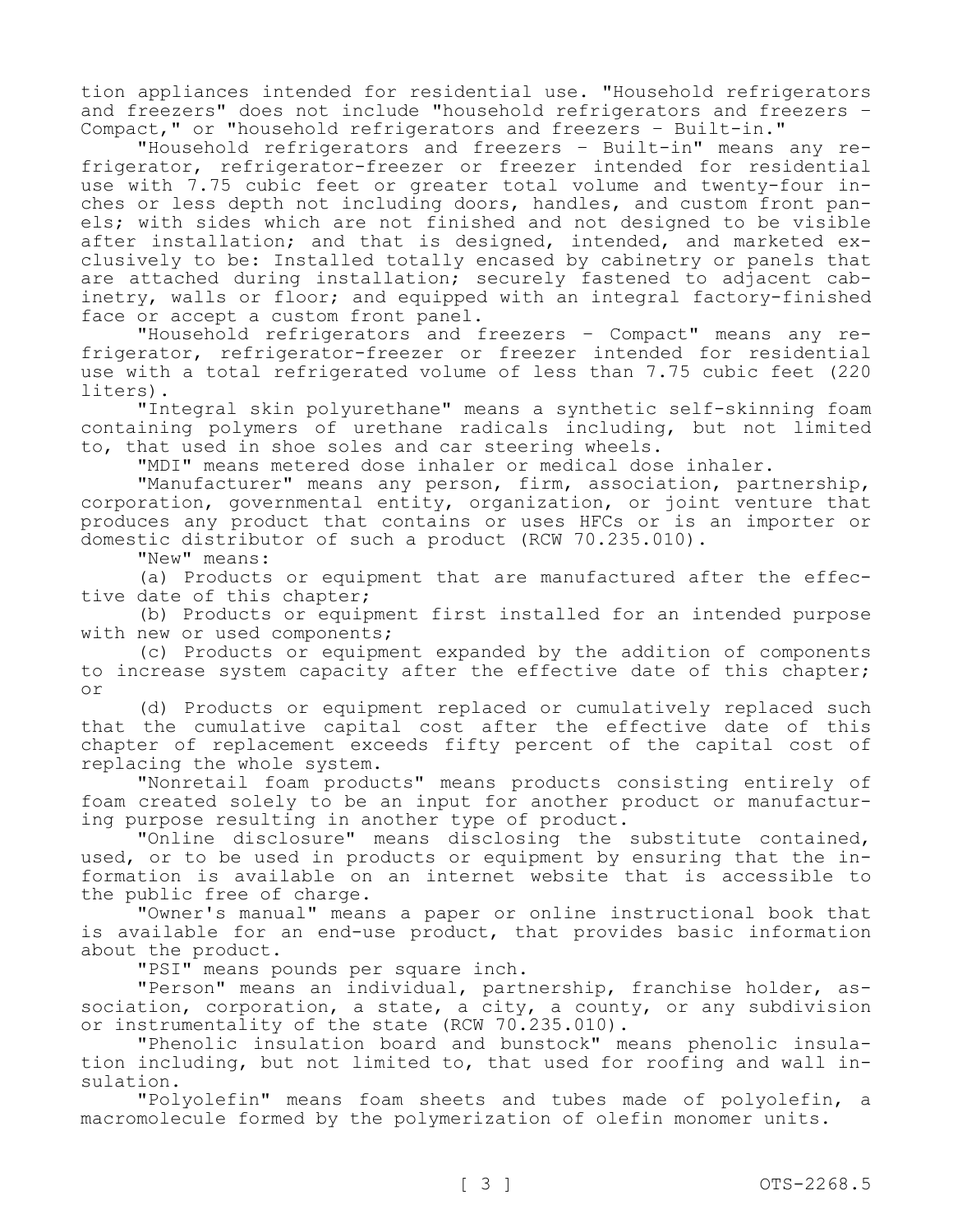"Polystyrene extruded boardstock and Billet (XPS)" means a foam formed from polymers of styrene and produced on extruding machines in the form of continuous foam slabs which can be cut and shaped into panels used for roofing, walls, flooring, and pipes.

"Polystyrene extruded sheet" means polystyrene foam including that used for packaging and buoyancy or floatation. It is also made into food-service items, including hinged polystyrene containers (for "take-out" from restaurants); food trays (meat and poultry) plates, bowls, and retail egg containers.

"Polyurethane" means a polymer formed principally by the reaction of an isocyanate and a polyol.

"Positive displacement chiller" means vapor compression cycle chillers that use positive displacement compressors, typically used for commercial comfort air conditioning. Positive displacement chiller in this definition is a chiller intended for comfort cooling and does not include cooling for industrial process cooling and refrigeration.

"Product" means an article manufactured or refined for sale that contains or uses a substitute.

"Refrigerant" or "refrigerant gas" means any substance, including blends and mixtures, which is used for heat transfer purposes.

"Refrigerated food processing and dispensing equipment" means retail food refrigeration equipment that is designed to process food and beverages dispensed via a nozzle that are intended for immediate or near-immediate consumption including, but not limited to, chilled and frozen beverages, ice cream, and whipped cream. This end-use excludes water coolers, or units designed solely to cool and dispense water.

"Refrigeration equipment" means any stationary device that is designed to contain and use refrigerant gas including, but not limited to, retail or commercial refrigeration equipment, household refrigeration equipment, and cold storage warehouses.

"Remote condensing units" means retail refrigeration equipment or units that have a central condensing portion and may consist of one or more compressors, condensers, and receivers assembled into a single unit, which may be located external to the sales area. The condensing portion (and often other parts of the system) is located outside the space or area cooled by the evaporator. Remote condensing units are commonly installed in convenience stores, specialty shops (e.g., bakeries, butcher shops), supermarkets, restaurants, and other locations where food is stored, served, or sold.

"Retail foam products" means products consisting entirely of foam that are created for the purpose of selling or otherwise providing that product in a finished state that does not involve any additional manufacturing or refinement.

"Retrofit" means to convert an appliance from one refrigerant to another refrigerant. Retrofitting includes the conversion of the appliance to achieve system compatibility with the new refrigerant and may include, but is not limited to, changes in lubricants, gaskets, filters, driers, valves, o-rings, or appliance components (RCW 70.235.010).

"Rigid polyurethane and polyisocyanurate laminated boardstock" means laminated board insulation made with polyurethane or polyisocyanurate foam, including that used for roofing and walls.

"Rigid polyurethane appliance foam" means polyurethane insulation foam in domestic appliances.

"Rigid polyurethane commercial refrigeration and sandwich panels" means polyurethane insulation for use in walls and doors, including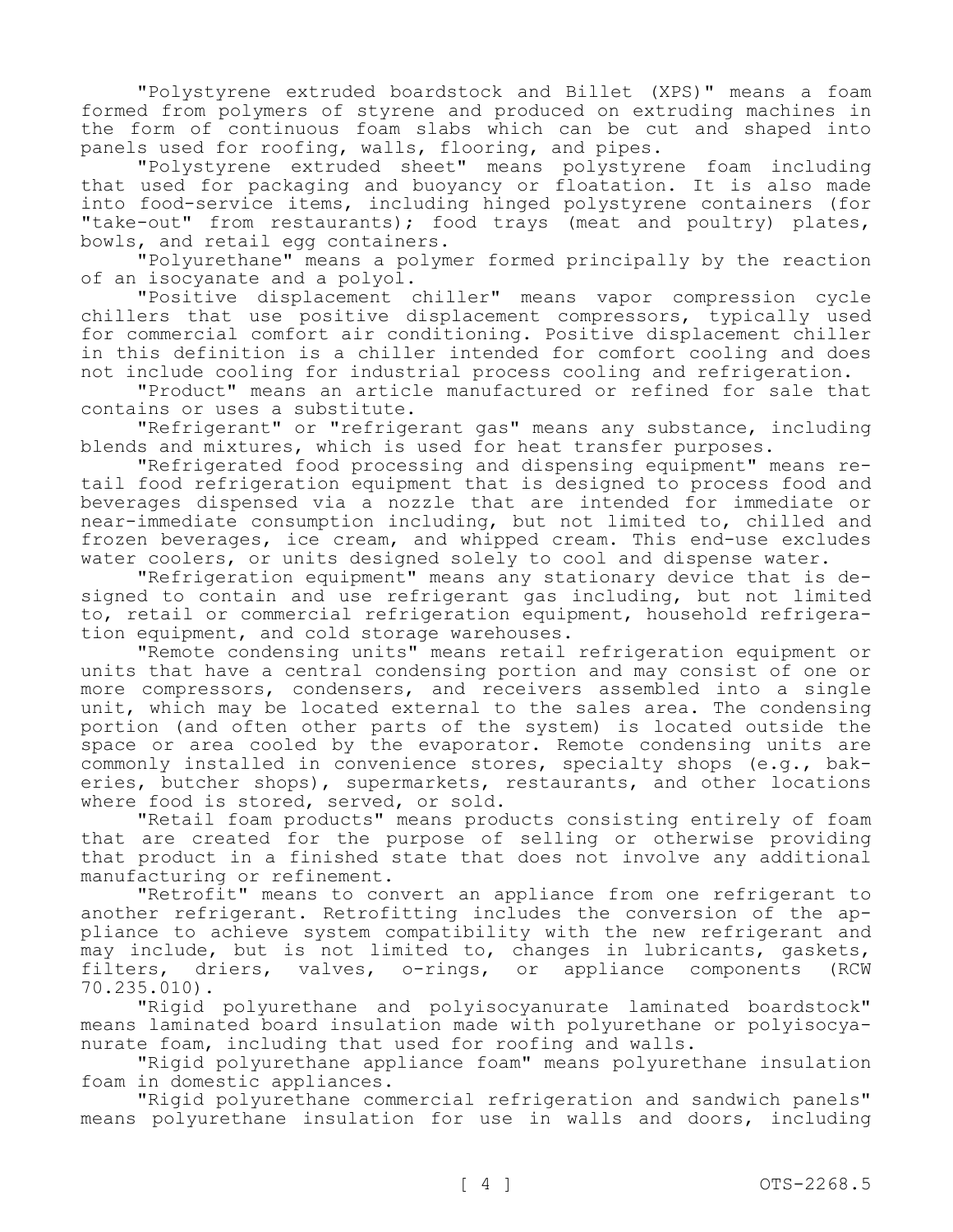that used for commercial refrigeration equipment, and used in doors, including garage doors.

"Rigid polyurethane high-pressure two-component spray foam" means a foam product that is pressurized 800-1600 psi during manufacture; sold in pressurized containers as two parts (i.e., A-side and B-side); and is blown and applied in situ using high-pressure pumps to propel the foam components, and may use liquid blowing agents without an additional propellant.

"Rigid polyurethane low-pressure two-component spray foam" means a foam product that is pressurized to less than 250 psi during manufacture; sold in pressurized containers as two parts (i.e., A-side and B-side); and are typically applied in situ relying upon a gaseous foam blowing agent that also serves as a propellant so pumps typically are not needed.

"Rigid polyurethane marine flotation foam" means buoyancy or flotation foam used in boat and ship manufacturing for both structural and flotation purposes.

"Rigid polyurethane one-component foam sealants" means a foam packaged in aerosol cans that is applied in situ using a gaseous foam blowing agent that is also the propellant for the aerosol formulation.

"Rigid polyurethane slabstock and other" means a rigid closedcell foam containing polymers of urethane radicals formed into slabstock insulation for panels and pipes.

"Stand-alone low-temperature unit" means a stand-alone unit that maintains food or beverages at temperatures at or below 32°F (0°C).

"Stand-alone medium-temperature unit" means a stand-alone unit that maintains food or beverages at temperatures above 32°F (0°C).

"Stand-alone unit" means retail refrigerators, freezers, and reach-in coolers (either open or with doors) where all refrigeration components are integrated and, for the smallest types, the refrigeration circuit is entirely brazed or welded. These systems are fully charged with refrigerant at the factory and typically require only an electricity supply to begin operation.

"Substitute" means a chemical, product substitute, or alternative manufacturing process, whether existing or new, that is used to perform a function previously performed by a class I substance or class II substance and any substitute subsequently adopted to perform that function including, but not limited to, hydrofluorocarbons. "Substitute" does not include 2-BPT or any compound as applied to its use in aerospace fire extinguishing systems (RCW 70.235.010).

"Supermarket systems" means multiplex or centralized retail food refrigeration equipment systems designed to cool or refrigerate, which operate with racks of compressors installed in a machinery room and which includes both direct and indirect systems.

"Symbol" means a graphical or hybrid word-graphical symbol for the purposes of conveying the types of substitutes used in the product or equipment and signaling that further information on the use of substitutes is available through online disclosure.

"Unit" means a collection of like products bundled together for purposes of commerce.

"Unit label" means a label adhered or attached, or capable of being adhered or attached, to a collection of like products bundled together for purposes of commerce.

"Vending machine" means a self-contained unit that dispenses goods that must be kept cold or frozen.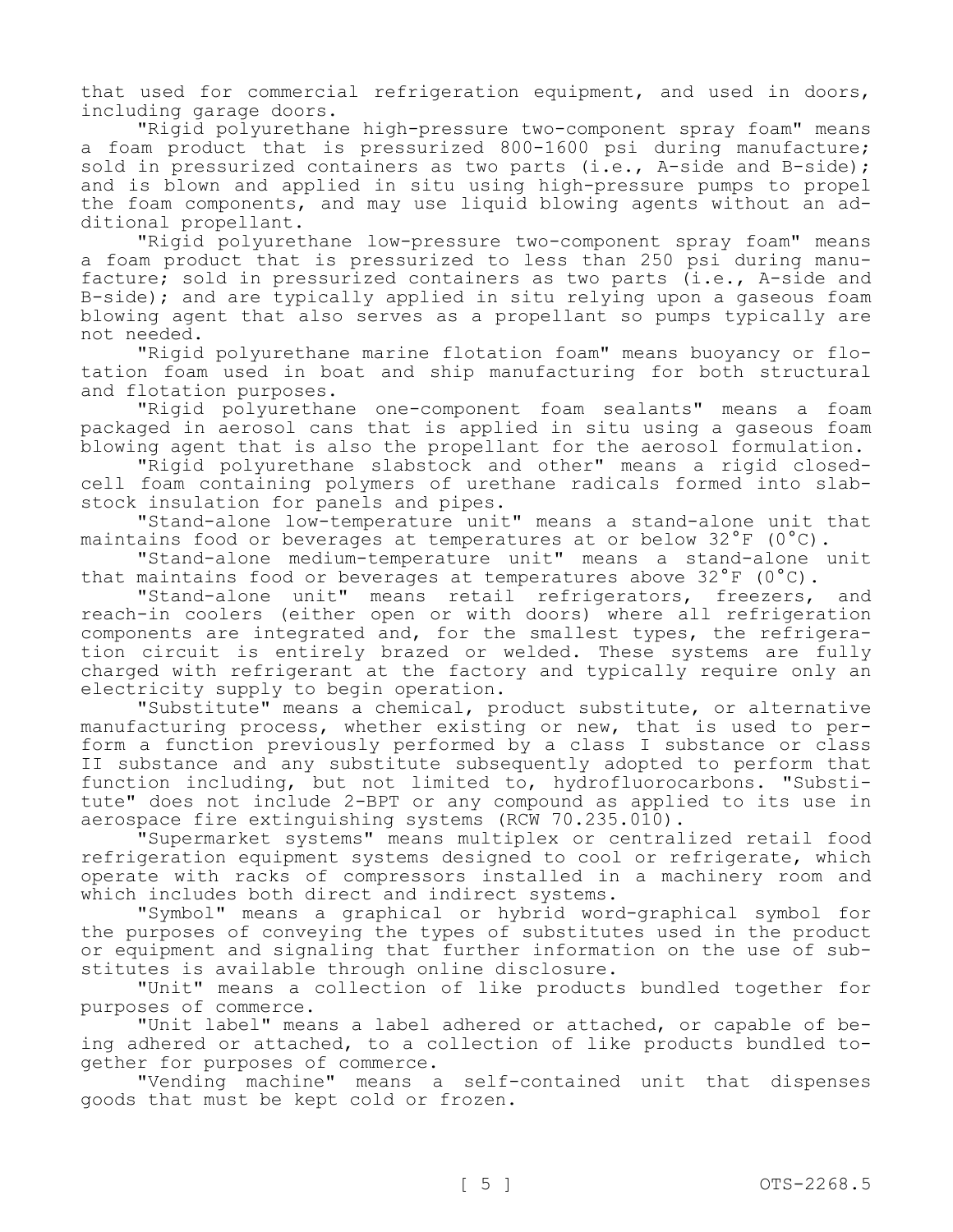**WAC 173-443-040 List of prohibited substitutes.** (1) The tables in this section list substitutes prohibited in specific end-uses and the effective date of prohibition, unless an exemption is provided for in WAC 173-443-050.

(2) Prohibitions for the aerosol propellants end-use category.

| <b>End-Use Category: Aerosol Propellants</b> |                                                                      |                       |  |
|----------------------------------------------|----------------------------------------------------------------------|-----------------------|--|
| End-Use                                      | <b>Prohibited Substitutes</b>                                        | <b>Effective Date</b> |  |
| Aerosol propellants                          | HFC-125, HFC-134a, HFC-227ea and blends of HFC-227ea<br>and HFC-134a | January 1, 2020       |  |

# (3) Prohibitions for the air conditioning end-use category.

| <b>End-Use Category: Air Conditioning</b> |                                                                                                                                                                                                                                                                                                    |                       |  |  |
|-------------------------------------------|----------------------------------------------------------------------------------------------------------------------------------------------------------------------------------------------------------------------------------------------------------------------------------------------------|-----------------------|--|--|
| <b>End-Use</b>                            | <b>Prohibited Substitutes</b>                                                                                                                                                                                                                                                                      | <b>Effective Date</b> |  |  |
| Centrifugal chillers (new)                | FOR12A, FOR12B, HFC-134a, HFC-227ea, HFC-236fa,<br>HFC-245fa, R-125/134a/600a (28.1/70/1.9),<br>R-125/290/134a/600a (55.0/1.0/42.5/1.5), R-404A, R-407C,<br>R-410A, R-410B, R-417A, R-421A, R-422B, R-422C,<br>R-422D, R-423A, R-424A, R-434A, R-438A, R-507A,<br>RS-44 (2003 composition), THR-03 | January 1, 2024       |  |  |
| Positive displacement chillers<br>(new)   | FOR12A, FOR12B, HFC-134a, HFC-227ea, KDD6,<br>R-125/134a/600a (28.1/70/1.9), R-125/290/134a/600a<br>$(55.0/1.0/42.5/1.5)$ , R-404A, R-407C, R-410A, R-410B,<br>R-417A, R-421A, R-422B, R-422C, R-422D, R-424A,<br>R-434A, R-437A, R-438A, R-507A, RS-44 (2003)<br>composition), SP34E, THR-03      | January 1, 2024       |  |  |

(4) Prohibitions for the refrigeration end-use category.

| <b>End-Use Category: Refrigeration</b>                                 |                                                                                                                                                                                                                                                                                                                    |                       |  |  |
|------------------------------------------------------------------------|--------------------------------------------------------------------------------------------------------------------------------------------------------------------------------------------------------------------------------------------------------------------------------------------------------------------|-----------------------|--|--|
| End-Use                                                                | <b>Prohibited Substitutes</b>                                                                                                                                                                                                                                                                                      | <b>Effective Date</b> |  |  |
| Cold storage warehouses (new)                                          | HFC-227ea, R-125/290/134a/600a (55.0/1.0/42.5/1.5),<br>R-404A, R-407A, R-407B, R-410A, R-410B, R-417A,<br>R-421A, R-421B, R-422A, R-422B, R-422C, R-422D,<br>R-423A, R-424A, R-428A, R-434A, R-438A, R-507A,<br>RS-44 (2003 composition)                                                                           | January 1, 2023       |  |  |
| Household refrigerators and<br>freezers (new)                          | FOR12A, FOR12B, HFC-134a, KDD6, R-125/290/134a/<br>600a (55.0/1.0/42.5/1.5), R-404A, R-407C, R-407F, R-410A,<br>R-410B, R-417A, R-421A, R-421B, R-422A, R-422B,<br>R-422C, R-422D, R-424A, R-426A, R-428A, R-434A,<br>R-437A, R-438A, R-507A, RS-24 (2002 formulation),<br>RS-44 (2003 formulation), SP34E, THR-03 | January 1, 2022       |  |  |
| Household refrigerators and<br>$freezers - Compact(new)$               | FOR12A, FOR12B, HFC-134a, KDD6, R-125/290/134a/<br>600a (55.0/1.0/42.5/1.5), R-404A, R-407C, R-407F, R-410A,<br>R-410B, R-417A, R-421A, R-421B, R-422A, R-422B,<br>R-422C, R-422D, R-424A, R-426A, R-428A, R-434A,<br>R-437A, R-438A, R-507A, RS-24 (2002 formulation),<br>RS-44 (2003 formulation), SP34E, THR-03 | January 1, 2021       |  |  |
| Household refrigerators and<br>freezers – Built-in appliances<br>(new) | FOR12A, FOR12B, HFC-134a, KDD6, R-125/290/134a/<br>600a (55.0/1.0/42.5/1.5), R-404A, R-407C, R-407F, R-410A,<br>R-410B, R-417A, R-421A, R-421B, R-422A, R-422B,<br>R-422C, R-422D, R-424A, R-426A, R-428A, R-434A,<br>R-437A, R-438A, R-507A, RS-24 (2002 formulation),<br>RS-44 (2003 formulation), SP34E, THR-03 | January 1, 2023       |  |  |
| Supermarket systems (retrofit)                                         | R-404A, R-407B, R-421B, R-422A, R-422C, R-422D,<br>R-428A, R-434A, R-507A                                                                                                                                                                                                                                          | January 1, 2020       |  |  |
| Supermarket systems (new)                                              | HFC-227ea, R-404A, R-407B, R-421B, R-422A, R-422C,<br>R-422D, R-428A, R-434A, R-507A                                                                                                                                                                                                                               | January 1, 2020       |  |  |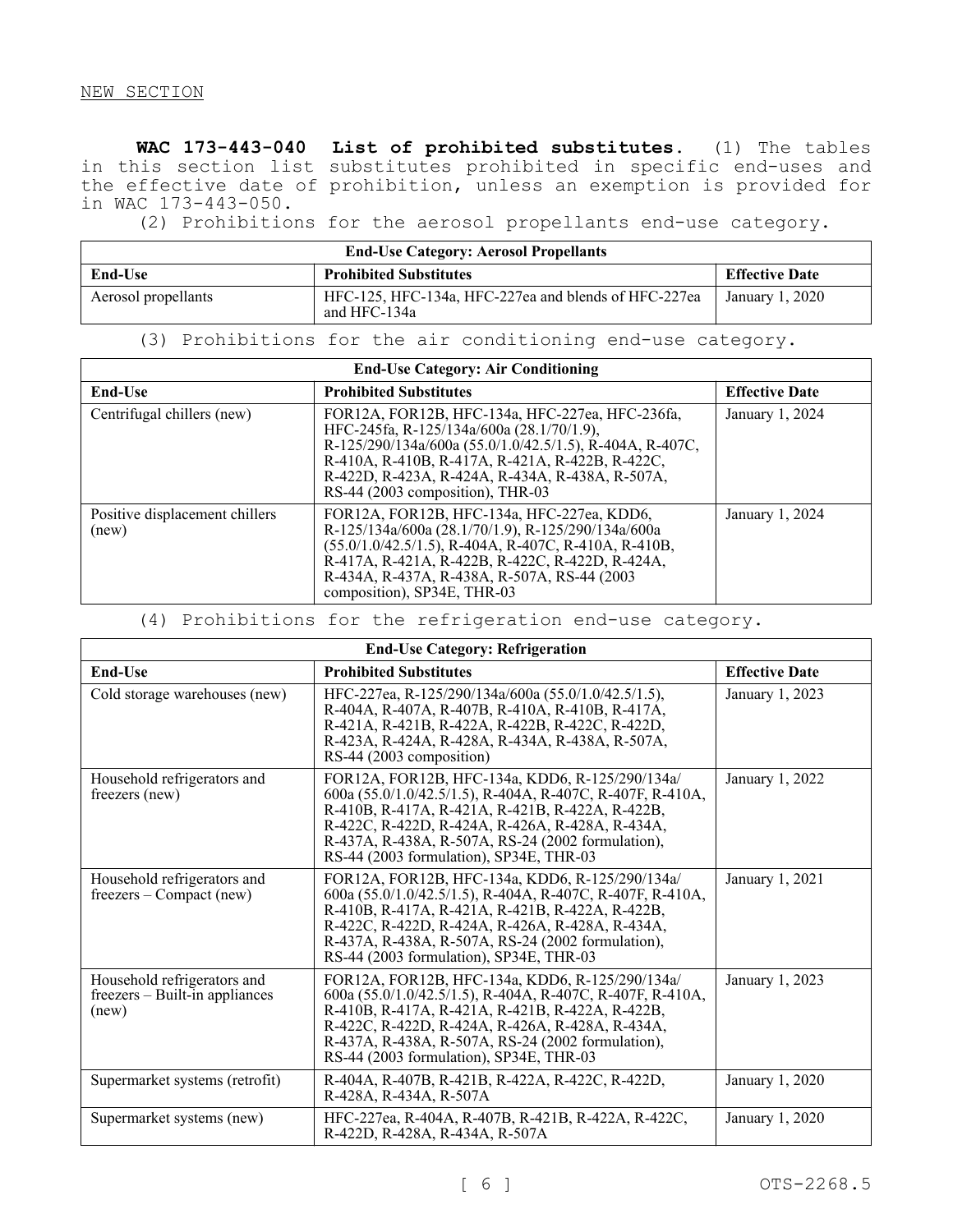| <b>End-Use Category: Refrigeration</b>                         |                                                                                                                                                                                                                                                                                                                                                  |                       |  |  |
|----------------------------------------------------------------|--------------------------------------------------------------------------------------------------------------------------------------------------------------------------------------------------------------------------------------------------------------------------------------------------------------------------------------------------|-----------------------|--|--|
| End-Use                                                        | <b>Prohibited Substitutes</b>                                                                                                                                                                                                                                                                                                                    | <b>Effective Date</b> |  |  |
| Remote condensing units<br>(retrofit)                          | R-404A, R-407B, R-421B, R-422A, R-422C, R-422D,<br>R-428A, R-434A, R-507A                                                                                                                                                                                                                                                                        | January 1, 2020       |  |  |
| Remote condensing units (new)                                  | HFC-227ea, R-404A, R-407B, R-421B, R-422A, R-422C,<br>January 1, 2020<br>R-422D, R-428A, R-434A, R-507A                                                                                                                                                                                                                                          |                       |  |  |
| Stand-alone units (retrofit)                                   | R-404A, R-507A                                                                                                                                                                                                                                                                                                                                   | January 1, 2020       |  |  |
| Stand-alone medium-temperature<br>units (new)                  | FOR12A, FOR12B, HFC-134a, HFC-227ea, KDD6,<br>R-125/290/134a/600a (55.0/1.0/42.5/1.5), R-404A, R-407A,<br>R-407B, R-407C, R-407F, R-410A, R-410B, R-417A,<br>R-421A, R-421B, R-422A, R-422B, R-422C, R-422D,<br>R-424A, R-426A, R-428A, R-434A, R-437A, R-438A,<br>R-507A, RS-24 (2002 formulation), RS-44 (2003)<br>formulation), SP34E, THR-03 | January 1, 2020       |  |  |
| Stand-alone low-temperature<br>units (new)                     | HFC-227ea, KDD6, R-125/290/134a/600a<br>$(55.0/1.0/42.5/1.5)$ , R-404A, R-407A, R-407B, R-407C,<br>R-407F, R-410A, R-410B, R-417A, R-421A, R-421B,<br>R-422A, R-422B, R-422C, R-422D, R-424A, R-428A,<br>R-434A, R-437A, R-438A, R-507A, RS-44 (2003)<br>formulation)                                                                            | January 1, 2020       |  |  |
| Refrigerated food processing and<br>dispensing equipment (new) | HFC-227ea, KDD6, R-125/290/134a/600a<br>$(55.0/1.0/42.5/1.5)$ , R-404A, R-407A, R-407B, R-407C,<br>R-407F, R-410A, R-410B, R-417A, R-421A, R-421B,<br>R-422A, R-422B, R-422C, R-422D, R-424A, R-428A,<br>R-434A, R-437A, R-438A, R-507A, RS-44 (2003)<br>formulation)                                                                            | January 1, 2021       |  |  |
| Vending machines (retrofit)                                    | R-404A, R-507A                                                                                                                                                                                                                                                                                                                                   | January 1, 2022       |  |  |
| Vending machines (new)                                         | FOR12A, FOR12B, HFC-134a, KDD6, R-125/290/134a/<br>600a (55.0/1.0/42.5/1.5), R-404A, R-407C, R-410A,<br>R-410B, R-417A, R-421A, R-422B, R-422C, R-422D,<br>R-426A, R-437A, R-438A, R-507A, RS-24 (2002)<br>formulation), SP34E                                                                                                                   | January 1, 2022       |  |  |

(5) Prohibitions for the foams end-use category.

| <b>End-Use Category: Foams</b>                                     |                                                                                   |                       |  |  |
|--------------------------------------------------------------------|-----------------------------------------------------------------------------------|-----------------------|--|--|
| <b>End-Use</b>                                                     | <b>Prohibited Substitutes</b>                                                     | <b>Effective Date</b> |  |  |
| Rigid polyurethane and<br>polyisocyanurate laminated<br>boardstock | HFC-134a, HFC-245fa, HFC-365mfc, and blends thereof                               | January 1, 2020       |  |  |
| Flexible polyurethane                                              | HFC-134a, HFC-245fa, HFC-365mfc, and blends thereof                               | January 1, 2020       |  |  |
| Integral skin polyurethane                                         | HFC-134a, HFC-245fa, HFC-365mfc, and blends thereof;<br>Formacel TI, Formacel Z-6 | January 1, 2020       |  |  |
| Polystyrene extruded sheet                                         | HFC-134a, HFC-245fa, HFC-365mfc, and blends thereof;<br>Formacel TI, Formacel Z-6 | January 1, 2020       |  |  |
| Phenolic insulation board and<br>bunstock                          | HFC-143a, HFC-134a, HFC-245fa, HFC-365mfc, and<br>blends thereof                  | January 1, 2020       |  |  |
| Rigid polyurethane slabstock and<br>other                          | HFC-134a, HFC-245fa, HFC-365mfc, and blends thereof;<br>Formacel TI, Formacel Z-6 | January 1, 2020       |  |  |
| Rigid polyurethane appliance<br>foam                               | HFC-134a, HFC-245fa, HFC-365mfc, and blends thereof;<br>Formacel TI, Formacel Z-6 | January 1, 2020       |  |  |
| Rigid polyurethane commercial<br>refrigeration and sandwich panels | HFC-134a, HFC-245fa, HFC-365mfc, and blends thereof;<br>Formacel TI, Formacel Z-6 | January 1, 2020       |  |  |
| Polyolefin                                                         | HFC-134a, HFC-245fa, HFC-365mfc, and blends thereof;<br>Formacel TI, Formacel Z-6 | January 1, 2020       |  |  |
| Rigid polyurethane marine<br>flotation foam                        | HFC-134a, HFC-245fa, HFC-365mfc, and blends thereof;<br>Formacel TI, Formacel Z-6 | January 1, 2020       |  |  |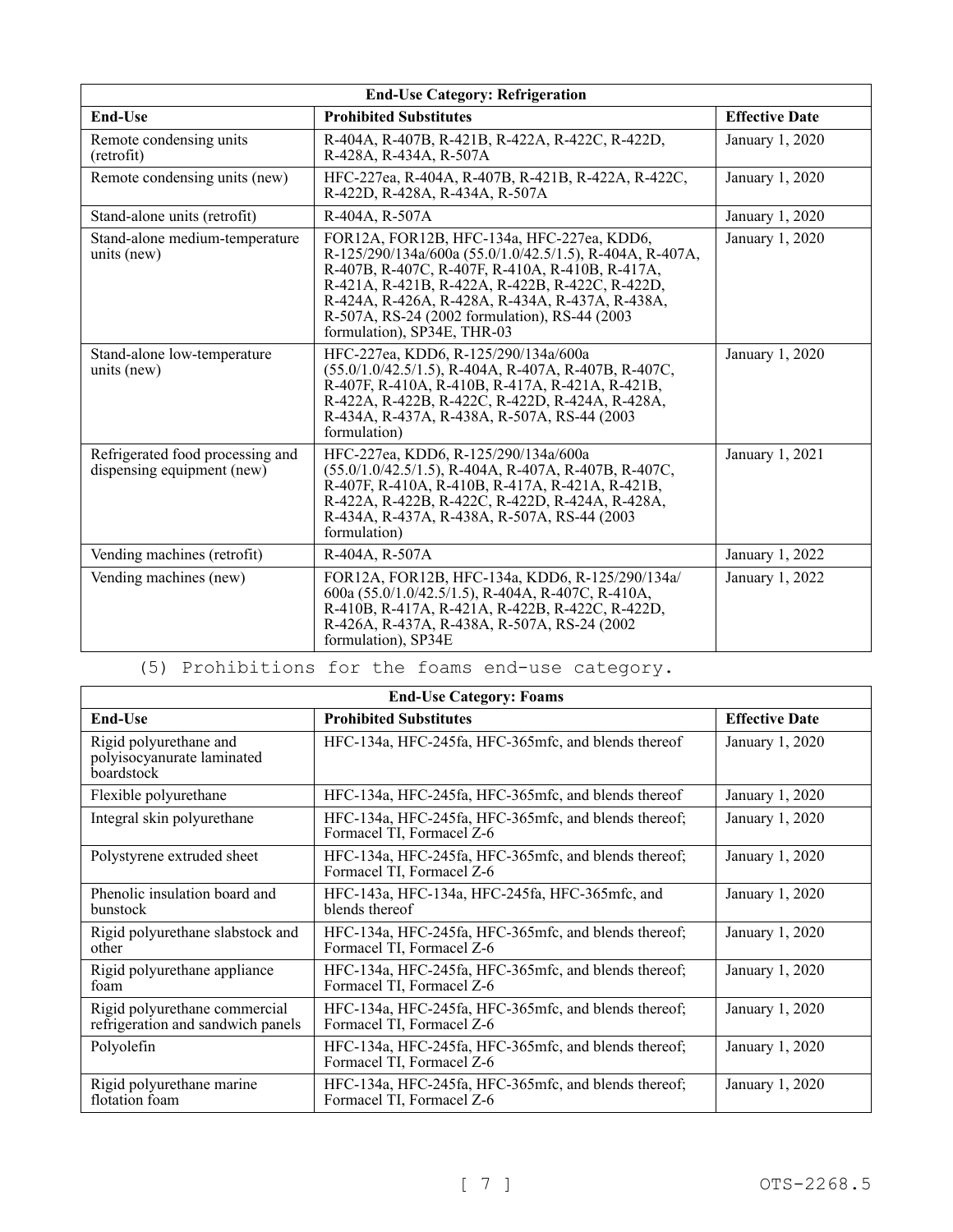| <b>End-Use Category: Foams</b>                               |                                                                                                                                                                                                                        |                       |  |  |
|--------------------------------------------------------------|------------------------------------------------------------------------------------------------------------------------------------------------------------------------------------------------------------------------|-----------------------|--|--|
| End-Use                                                      | <b>Prohibited Substitutes</b>                                                                                                                                                                                          | <b>Effective Date</b> |  |  |
| Polystyrene extruded boardstock<br>and billet (XPS)          | HFC-134a, HFC-245fa, HFC-365mfc, and blends thereof;<br>Formacel TI, Formacel B, Formacel Z-6                                                                                                                          | January 1, 2021       |  |  |
| Rigid polyurethane high-pressure<br>two-component spray foam | HFC-134a, HFC-245fa, and blends thereof; blends of<br>HFC-365mfc with at least 4 percent HFC-245fa, and<br>commercial blends of HFC-365mfc with 7 to 13 percent<br>HFC-227ea and the remainder HFC-365mfc; Formacel TI | January 1, 2020       |  |  |
| Rigid polyurethane low-pressure<br>two-component spray foam  | HFC-134a, HFC-245fa, and blends thereof; blends of<br>HFC-365mfc with at least 4 percent HFC-245fa, and<br>commercial blends of HFC-365mfc with 7 to 13 percent<br>HFC-227ea and the remainder HFC-365mfc; Formacel TI | January 1, 2021       |  |  |
| Rigid polyurethane one-<br>component foam sealants           | HFC-134a, HFC-245fa, and blends thereof; blends of<br>HFC-365mfc with at least 4 percent HFC-245fa, and<br>commercial blends of HFC-365mfc with 7 to 13 percent<br>HFC-227ea and the remainder HFC-365mfc; Formacel TI | January 1, 2020       |  |  |

# NEW SECTION

|  |                                               |  |  | WAC 173-443-050 Exemptions. The following table lists exemp- |  |  |
|--|-----------------------------------------------|--|--|--------------------------------------------------------------|--|--|
|  | tions to the prohibitions in WAC 173-443-040. |  |  |                                                              |  |  |

| <b>End-Use Category</b>                            | <b>Prohibited Substitutes</b>                     | <b>Acceptable Uses</b>                                                                                                                                                                                                                                                                                                                                                                                                                                                                                                                                                                                                                                                                                                                                                                                                                                                                                                                                                                                                                                                                                                                                                                                                                        |
|----------------------------------------------------|---------------------------------------------------|-----------------------------------------------------------------------------------------------------------------------------------------------------------------------------------------------------------------------------------------------------------------------------------------------------------------------------------------------------------------------------------------------------------------------------------------------------------------------------------------------------------------------------------------------------------------------------------------------------------------------------------------------------------------------------------------------------------------------------------------------------------------------------------------------------------------------------------------------------------------------------------------------------------------------------------------------------------------------------------------------------------------------------------------------------------------------------------------------------------------------------------------------------------------------------------------------------------------------------------------------|
| Aerosol propellants                                | $HFC-134a$                                        | Cleaning products for removal of grease, flux and other soils from<br>electrical equipment; refrigerant flushes; products for sensitivity<br>testing of smoke detectors; lubricants and freeze sprays for<br>electrical equipment or electronics; sprays for aircraft maintenance;<br>sprays containing corrosion preventive compounds used in the<br>maintenance of aircraft, electrical equipment or electronics, or<br>military equipment; pesticides for use near electrical wires, in<br>aircraft, in total release insecticide foggers, or in certified organic<br>use pesticides for which EPA has specifically disallowed all other<br>lower-GWP propellants; mold release agents and mold cleaners;<br>lubricants and cleaners for spinnerettes for synthetic fabrics; duster<br>sprays specifically for removal of dust from photographic<br>negatives, semiconductor chips, specimens under electron<br>microscopes, and energized electrical equipment; adhesives and<br>sealants in large canisters; document preservation sprays; FDA-<br>approved MDIs for medical purposes; wound care sprays; topical<br>coolant sprays for pain relief; products for removing bandage<br>adhesives from skin; bear spray; and pepper spray. |
| Aerosol propellants                                | HFC-227ea and blends of<br>HFC-227ea and HFC-134a | FDA-approved MDIs for medical purposes.                                                                                                                                                                                                                                                                                                                                                                                                                                                                                                                                                                                                                                                                                                                                                                                                                                                                                                                                                                                                                                                                                                                                                                                                       |
| Air conditioning                                   | $HFC-134a$                                        | Military marine vessels where reasonable efforts have been made<br>to ascertain that other alternatives are not technically feasible due<br>to performance or safety requirements.                                                                                                                                                                                                                                                                                                                                                                                                                                                                                                                                                                                                                                                                                                                                                                                                                                                                                                                                                                                                                                                            |
| Air conditioning                                   | HFC-134a and R-404A                               | Human-rated spacecraft and related support equipment where<br>reasonable efforts have been made to ascertain that other<br>alternatives are not technically feasible due to performance or<br>safety requirements.                                                                                                                                                                                                                                                                                                                                                                                                                                                                                                                                                                                                                                                                                                                                                                                                                                                                                                                                                                                                                            |
| Foams - Except rigid<br>polyurethane spray<br>foam | All substitutes                                   | Military applications where reasonable efforts have been made to<br>ascertain that other alternatives are not technically feasible due to<br>performance or safety requirements until January 1, 2022.                                                                                                                                                                                                                                                                                                                                                                                                                                                                                                                                                                                                                                                                                                                                                                                                                                                                                                                                                                                                                                        |
| Foams – Except rigid<br>polyurethane spray<br>foam | All substitutes                                   | Space- and aeronautics-related applications where reasonable<br>efforts have been made to ascertain that other alternatives are not<br>technically feasible due to performance or safety requirements until<br>January 1, 2025.                                                                                                                                                                                                                                                                                                                                                                                                                                                                                                                                                                                                                                                                                                                                                                                                                                                                                                                                                                                                               |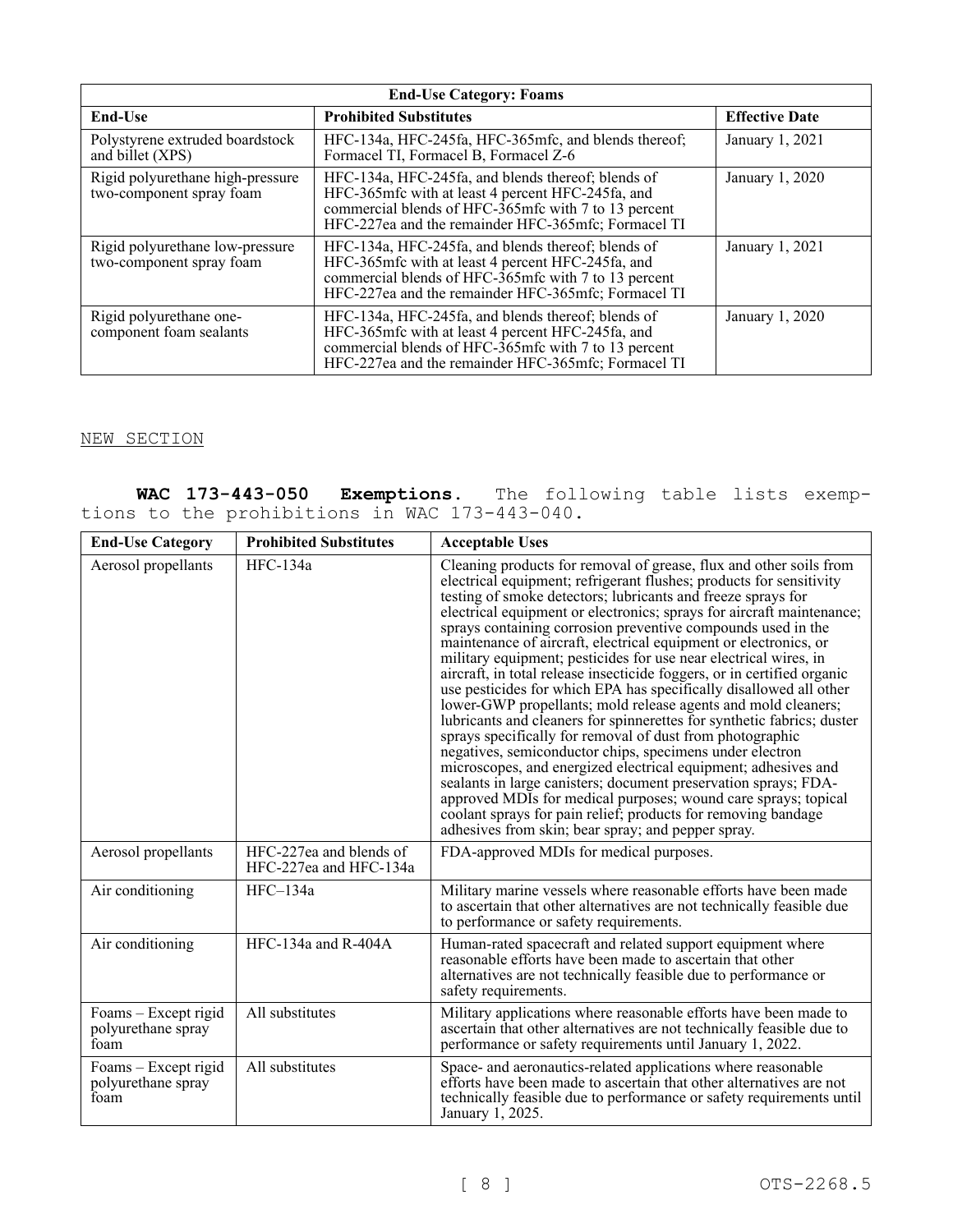| <b>End-Use Category</b>                           | <b>Prohibited Substitutes</b> | <b>Acceptable Uses</b>                                                                                                                                                                                                                      |
|---------------------------------------------------|-------------------------------|---------------------------------------------------------------------------------------------------------------------------------------------------------------------------------------------------------------------------------------------|
| Rigid polyurethane<br>two-component spray<br>foam | All substitutes               | Military or space- and aeronautics-related applications where<br>reasonable efforts have been made to ascertain that other<br>alternatives are not technically feasible due to performance or<br>safety requirements until January 1, 2025. |

NEW SECTION

**WAC 173-443-060 Prohibitions.** (1) No person may offer for sale, lease, rent, install, or otherwise cause to enter into Washington commerce any product or equipment that contains, uses, or will use HFCs or other substitutes prohibited for an end-use in WAC 173-443-040 unless an exemption is provided for in WAC 173-443-050.

(2) Products and equipment manufactured prior to the applicable effective date of a prohibition in WAC 173-443-040 may be sold, leased, rented, or otherwise introduced into Washington commerce after the date of prohibition.

(a) For products and equipment imported from outside the United States, the date of import may be considered the date of manufacture.

(b) For refrigeration equipment and chillers, the date the manufacturer affixed an equipment label indicating the equipment's date of manufacture is the date of manufacture.

(c) Spray foam systems manufactured (blended) before an applicable prohibition date and not yet applied on site may be used after the prohibition date.

(3) Except where an existing system is retrofit, nothing in this chapter requires a person that acquired a product or equipment containing or using a prohibited substitute prior to the effective date of a prohibition in WAC 173-443-040 to cease use of that product or equipment.

## NEW SECTION

**WAC 173-443-070 Product labeling and disclosure requirements.**  (1) Except for products and equipment that use prohibited substitutes for an acceptable use listed in WAC 173-443-050, a manufacturer must disclose the substitutes contained, used, or to be used in its products or equipment applicable to the end-uses listed in WAC 173-443-040.

(2) This disclosure must occur no later than one year following an applicable prohibition date, or no later than one year following the effective date of this chapter.

(3) A manufacturer of aerosol propellant products must disclose the substitutes through one of following methods:

(a) For aerosol products regulated by the U.S. Food and Drug Administration excluding prescription drug products, the U.S. Consumer Product Safety Commission, or products that are not covered by (b) of this subsection:

(i) New dedicated label;

(ii) Existing product label;

(iii) On-packaging label;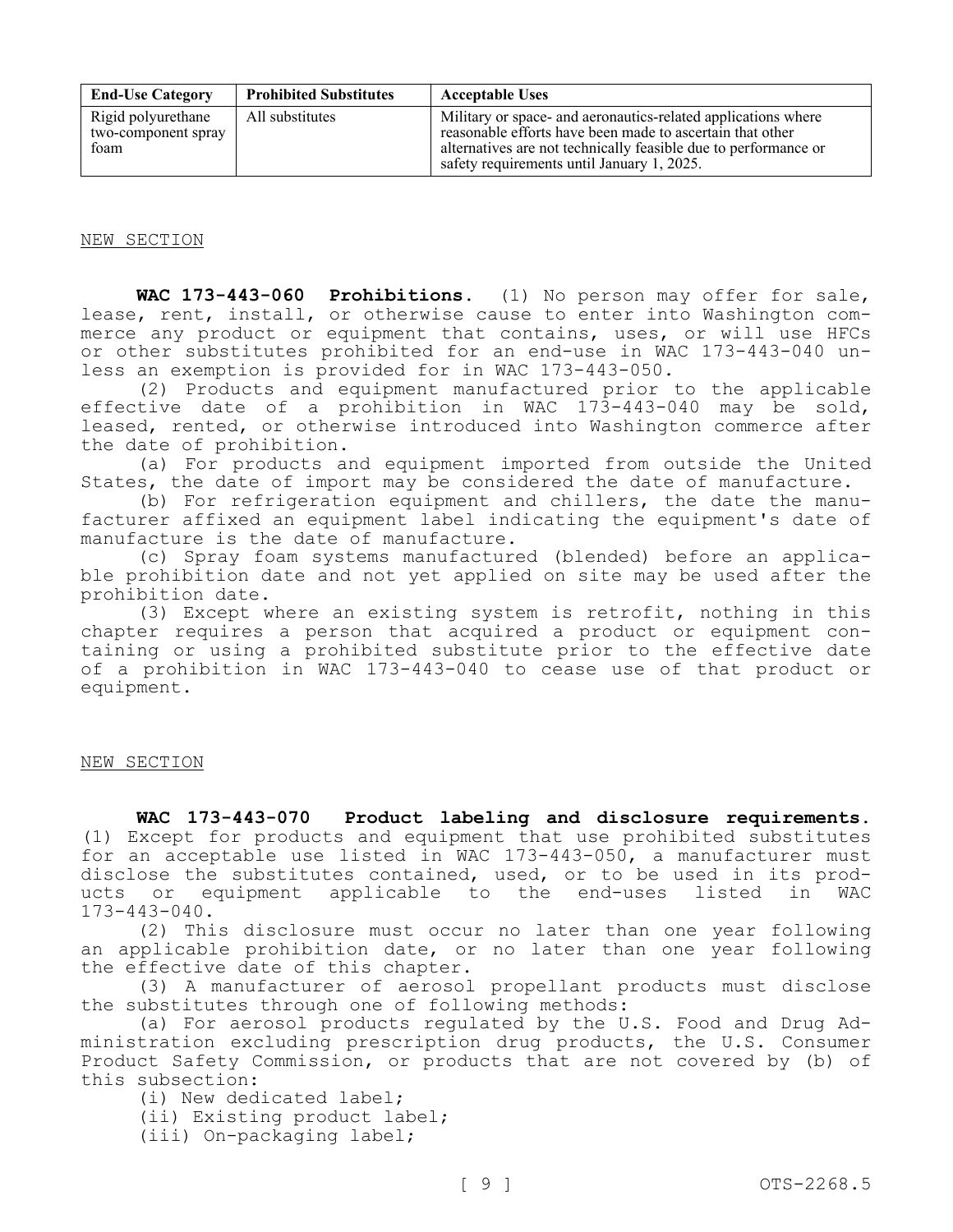(iv) On-product symbol or code; and online disclosure; or

(v) On-packaging symbol or code; and online disclosure.

(b) For aerosol products regulated by EPA under the Federal Insecticide Fungicide and Rodenticide Act, aerosol products regulated by the Occupational Safety and Health Administration, or aerosol prescription drug products regulated by the U.S. Food and Drug Administration:

(i) Any option in (a)(i) through (v) of this subsection; or

(ii) A product document, such as a Safety Data Sheet (SDS), that complies with the 29 C.F.R. 1910.1200; and online disclosure if the SDS is not posted online.

(4) A manufacturer of refrigeration products and equipment (including refrigeration products and equipment that contain foam) must disclose the substitutes through one of following methods:

(a) For the refrigerant used in household refrigerators and freezers, household refrigerators and freezers – Compact, and household refrigerators and freezers – Built-in:

(i) New dedicated label;

(ii) Underwriters Laboratories or equivalent safety label; or

(iii) On-product or on-equipment symbol or code; and online disclosure.

(b) For the foam blown in or installed by the manufacturer of household refrigerators and freezers, household refrigerators and freezers – Compact, and household refrigerators and freezers – Builtin:

(i) New dedicated label;

(ii) Underwriters Laboratories or equivalent safety label;

(iii) Owner's manual; or

(iv) On-product or on-equipment symbol or code; and online disclosure.

(c) For the refrigerant used in commercial refrigeration equipment:

(i) New dedicated label;

(ii) Existing product label;

(iii) Underwriters Laboratories or equivalent safety label; or

(iv) On-product or on-equipment symbol or code; and online disclosure.

(d) For the foam blown in or installed by the manufacturer of commercial refrigeration equipment:

(i) New dedicated label;

(ii) Existing product label;

(iii) Underwriters Laboratories or equivalent safety label;

(iv) Owner's manual; or

(v) On-product or on-equipment symbol or code; and online disclosure.

(5) A manufacturer of centrifugal or positive displacement chillers must disclose the substitutes through one of following methods:

(a) For the refrigerant used in centrifugal and positive displacement chillers:

(i) New dedicated label;

(ii) Existing product label;

(iii) Underwriters Laboratories or equivalent safety label; or

(iv) On-product or on-equipment symbol or code; and online disclosure.

(b) For the foam blown in or installed by the manufacturer of centrifugal and positive displacement chillers:

(i) New dedicated label;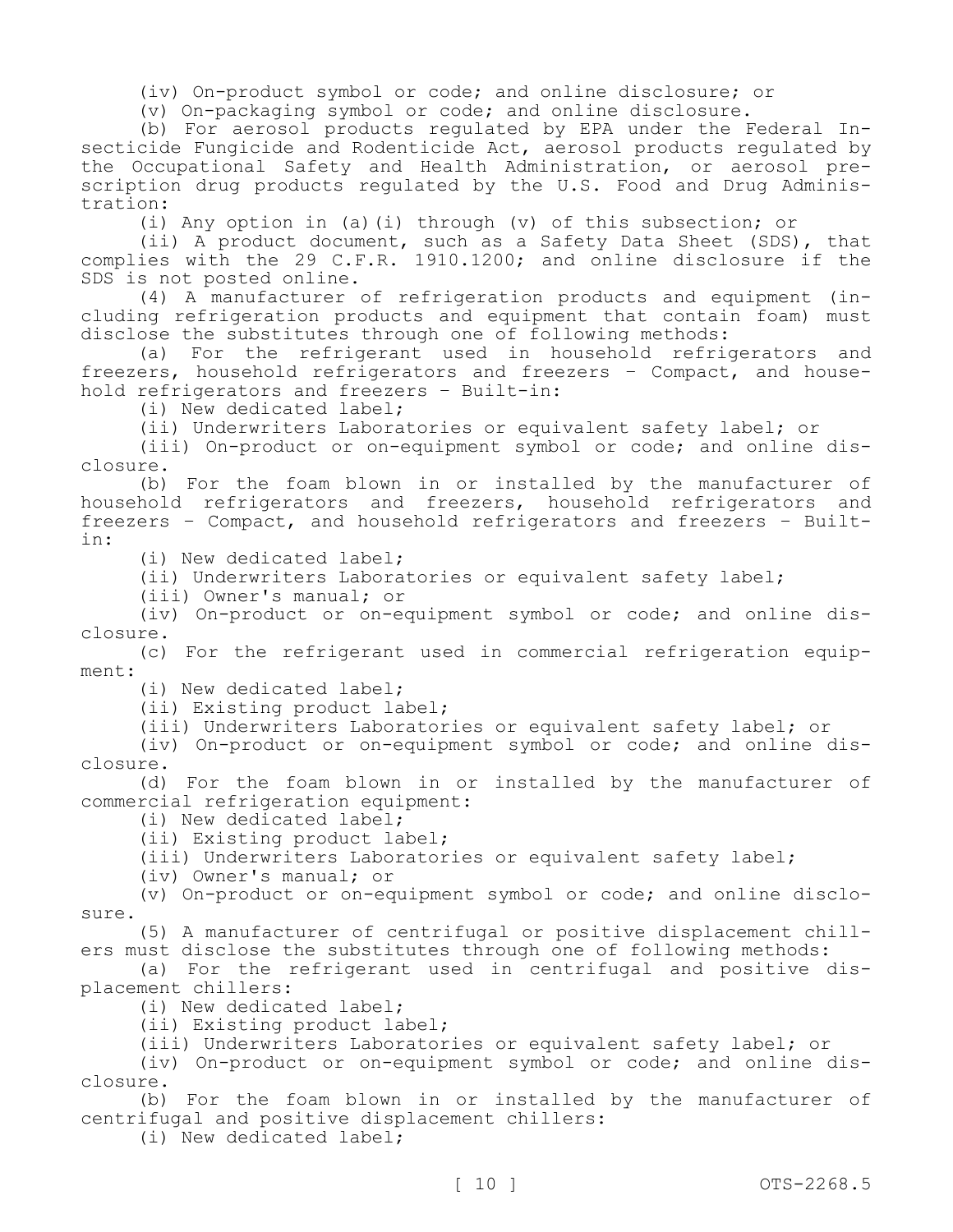(ii) Existing product label;

(iii) Underwriters Laboratories or equivalent safety label;

(iv) Owner's manual; or

(v) On-product or on-equipment symbol or code; and online disclosure.

(6) A manufacturer of foam products must disclose the substitutes through one of following methods:

(a) For nonretail foam products:

(i) Unit label; or

(ii) One of the following methods for each individual product within a unit:

(A) New dedicated label;

(B) Existing product label;

(C) A label required by another jurisdiction with sufficient HFC disclosure requirements; and online disclosure; or

(D) On-product symbol or code; and online disclosure.

(b) For retail foam products:

(i) New dedicated label;

(ii) Existing product label;

(iii) On-packaging label;

(iv) A label required by another jurisdiction with sufficient HFC disclosure requirements; and online disclosure;

(v) On-product symbol or code; and online disclosure; or

(vi) On-packaging symbol or code; and online disclosure.

(c) For the foam blowing agent used in spray foam:

(i) New dedicated label on the canister or cylinders;

(ii) Existing product label on the canister or cylinders;

(iii) On-packaging label; or

(iv) On-packaging symbol or code; and online disclosure.

(7) Ecology must approve in advance the use of a symbol or code to comply with this section.

(8) Ecology must approve in advance the use of another jurisdiction's HFC disclosure label.

(9) The requirements of this section do not apply to aircraft and aircraft components subject to certification requirements of the Federal Aviation Administration.

NEW SECTION

**WAC 173-443-080 Manufacturer notification.** (1) A manufacturer of a product or equipment that contains, uses, or will use HFCs or other substitutes prohibited in WAC 173-443-040 or a representative on behalf of the manufacturer, must report to ecology consistent with WAC 173-443-090 and 173-443-100.

(2) It is only necessary for one person or entity to report with respect to a particular product or equipment.

(3) In the event of a failure by at least one person to provide a complete, accurate, and timely report for a product or equipment within a specific end-use, ecology will require information from the manufacturer associated with the product or equipment in the following order of precedence:

(a) The person or entity that manufactured, produced, or assembled the product or equipment, unless it has no presence in the United States.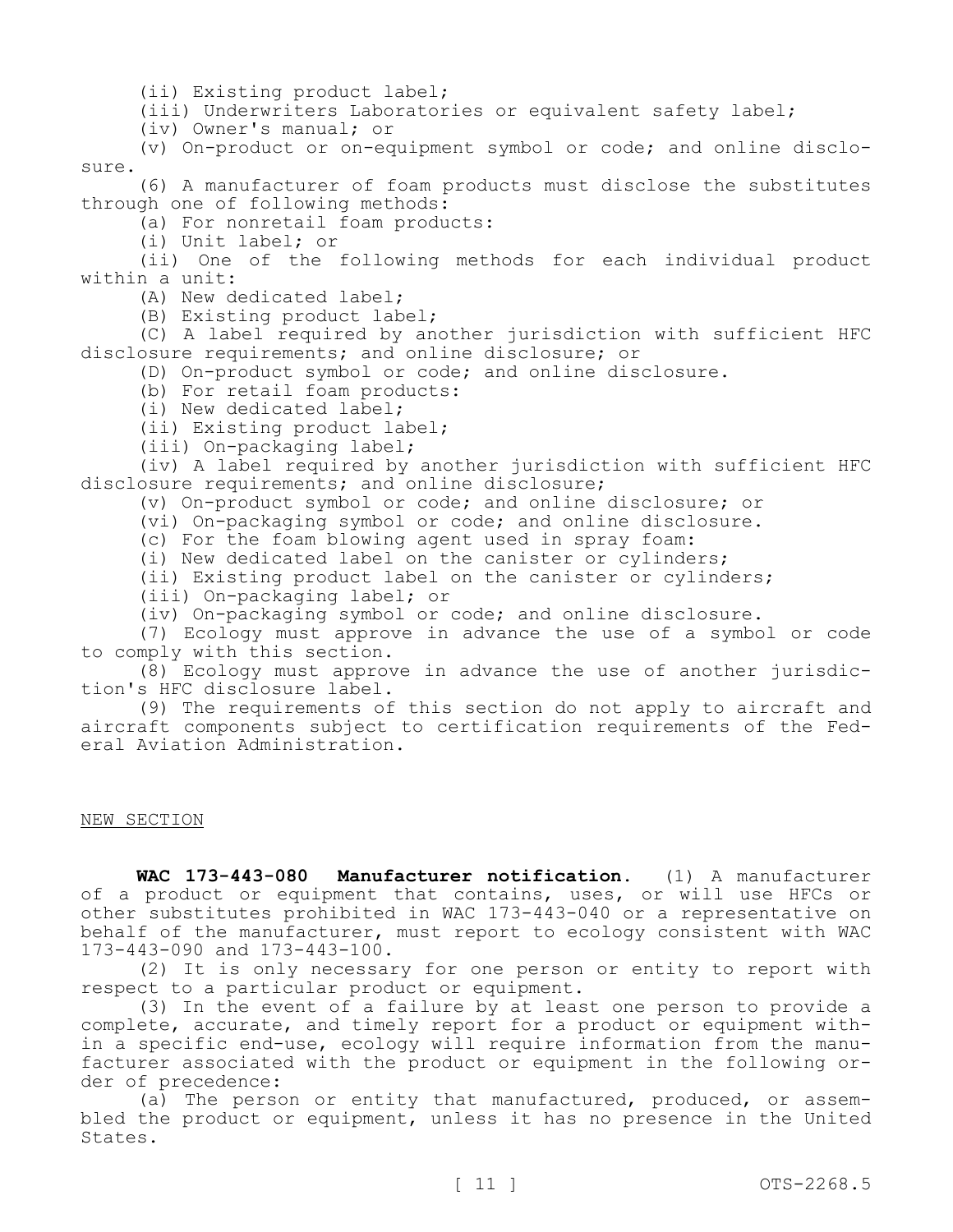(b) The person or entity that marketed the product or equipment under its name or trademark, unless it has no presence in the United States.

(c) The first person or entity, whether an importer or a distributor, that owned the product or equipment in the United States.

(4) This section in no way limits the liability of any manufacturer as defined in WAC 173-443-030 associated with a product or equipment from enforcement under chapter 70.94 RCW.

### NEW SECTION

**WAC 173-443-090 Initial notification.** (1) By December 31, 2019, a manufacturer or its representative must provide ecology an initial status notification of the status of all products and equipment within each applicable end-use that contains, uses, or will use HFCs or other substitutes prohibited in WAC 173-443-040.

(2) An initial status notification must include all covered products and equipment that the manufacturer offers for sale, leases, rents, installs, or otherwise causes to enter into Washington commerce.

(3) A manufacturer must submit an initial status notification using ecology's notification form. The current form is available on ecology's website. This initial status notification must provide:

(a) Contact information on the manufacturer.

(b) The name of the party authorized to represent the manufacturer for purposes of providing initial status notifications and status updates.

(c) All products and equipment within an end-use that are applicable to the manufacturer.

(d) Which HFCs or other prohibited substitutes are being used by products or equipment within each applicable end-use.

(e) Signature and certification by the authorized representative for the manufacturer.

### NEW SECTION

**WAC 173-443-100 Status update notification.** Within one hundred twenty days after the date of a prohibition in WAC 173-443-040, a manufacturer affected by the prohibition or its representative must provide ecology with an updated status notification using ecology's form. This updated status notification must include:

(1) Whether the manufacturer has ceased the use of HFCs or other substitutes prohibited in WAC 173-443-040 within each applicable enduse.

(2) What, if any, HFCs other prohibited substitutes remain in use.

(3) Updated responses on all information requested in the initial status notification required in WAC 173-443-090.